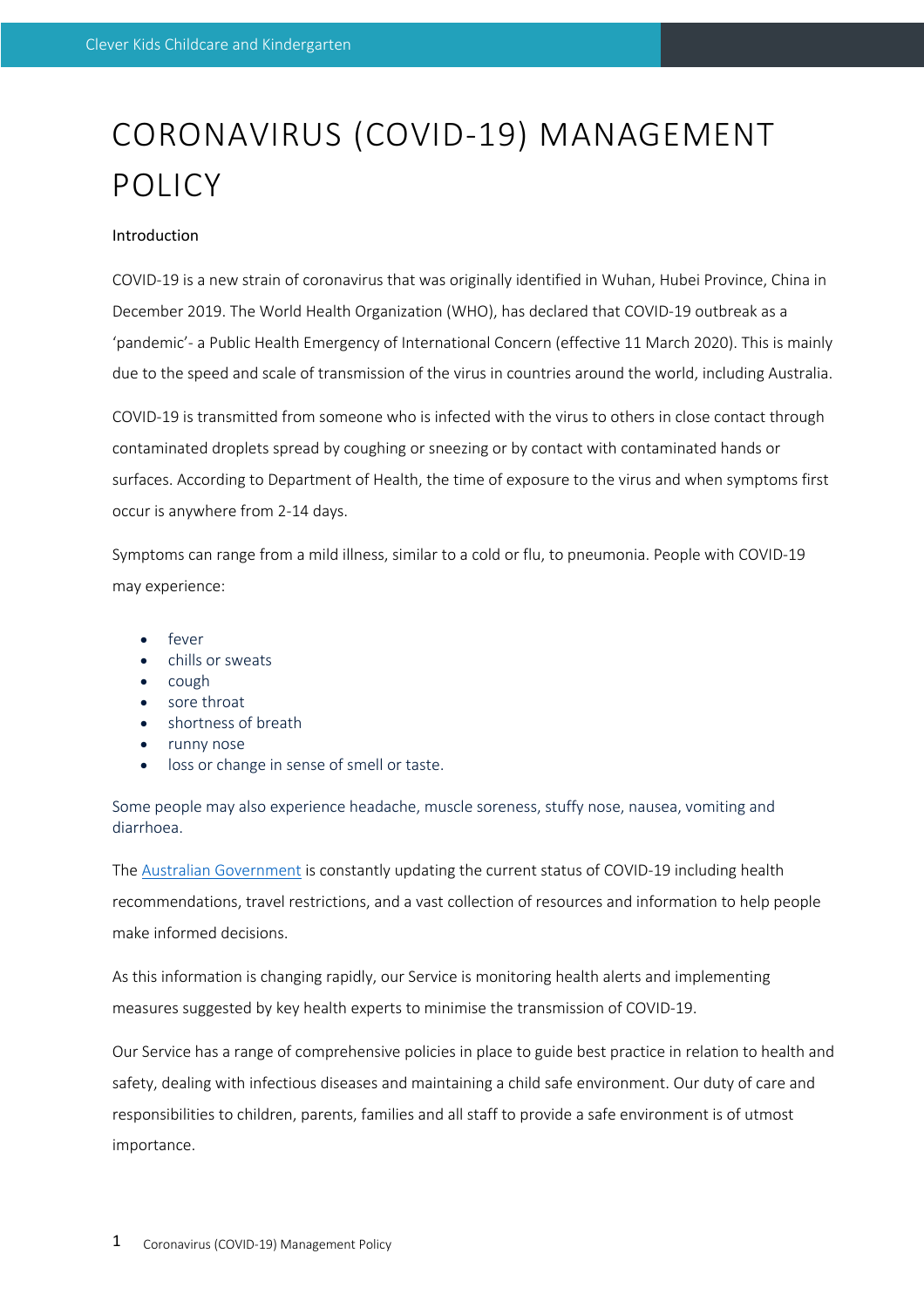The evolving nature of COVID-19 and the unprecedented steps required to protect our community as recommended by the Australian Government, has resulted in the development of a specific policy to assist our Service manage this pandemic.

This policy will change as required to ensure the protective measures against COVID-19 as advised by our Government are implemented by our Service.

COVID-19 restrictions and early childhood

# NATIONAL QUALITY STANDARD (NQS)

| QUALITY AREA 2: CHILDREN'S HEALTH AND SAFETY |                                       |                                                                                                                                                       |  |  |  |
|----------------------------------------------|---------------------------------------|-------------------------------------------------------------------------------------------------------------------------------------------------------|--|--|--|
| 2.1.1                                        | Wellbeing and<br>comfort              | Each child's wellbeing and comfort is provided for, including appropriate<br>opportunities to meet each child's needs for sleep, rest and relaxation. |  |  |  |
| 2.1.2                                        | Health<br>practices and<br>procedures | Effective illness and injury management and hygiene practices are<br>promoted and implemented.                                                        |  |  |  |
| 2.2                                          | Safety                                | Each child is protected.                                                                                                                              |  |  |  |

| EDUCATION AND CARE SERVICES NATIONAL REGULATIONS |                                                                                                                                                                                                      |  |
|--------------------------------------------------|------------------------------------------------------------------------------------------------------------------------------------------------------------------------------------------------------|--|
| 77                                               | Health, hygiene and safe food practices                                                                                                                                                              |  |
| 85                                               | Incident, injury, trauma and illness policies and procedures                                                                                                                                         |  |
| 86                                               | Notification to parents of incident, injury, trauma and illness                                                                                                                                      |  |
| 87                                               | Incident, injury, trauma and illness record                                                                                                                                                          |  |
| 88                                               | Infectious diseases                                                                                                                                                                                  |  |
| 90                                               | Medical conditions policy                                                                                                                                                                            |  |
| 93                                               | Administration of medication                                                                                                                                                                         |  |
| 162                                              | Health information to be kept in enrolment record                                                                                                                                                    |  |
| 168                                              | Education and care service must have policies and procedures                                                                                                                                         |  |
| 173(2)(g)                                        | Prescribed information to be displayed- centre based service and family day care service,<br>a notice stating that there has been an occurrence of an infectious disease at the<br>premises or venue |  |

# RELATED POLICIES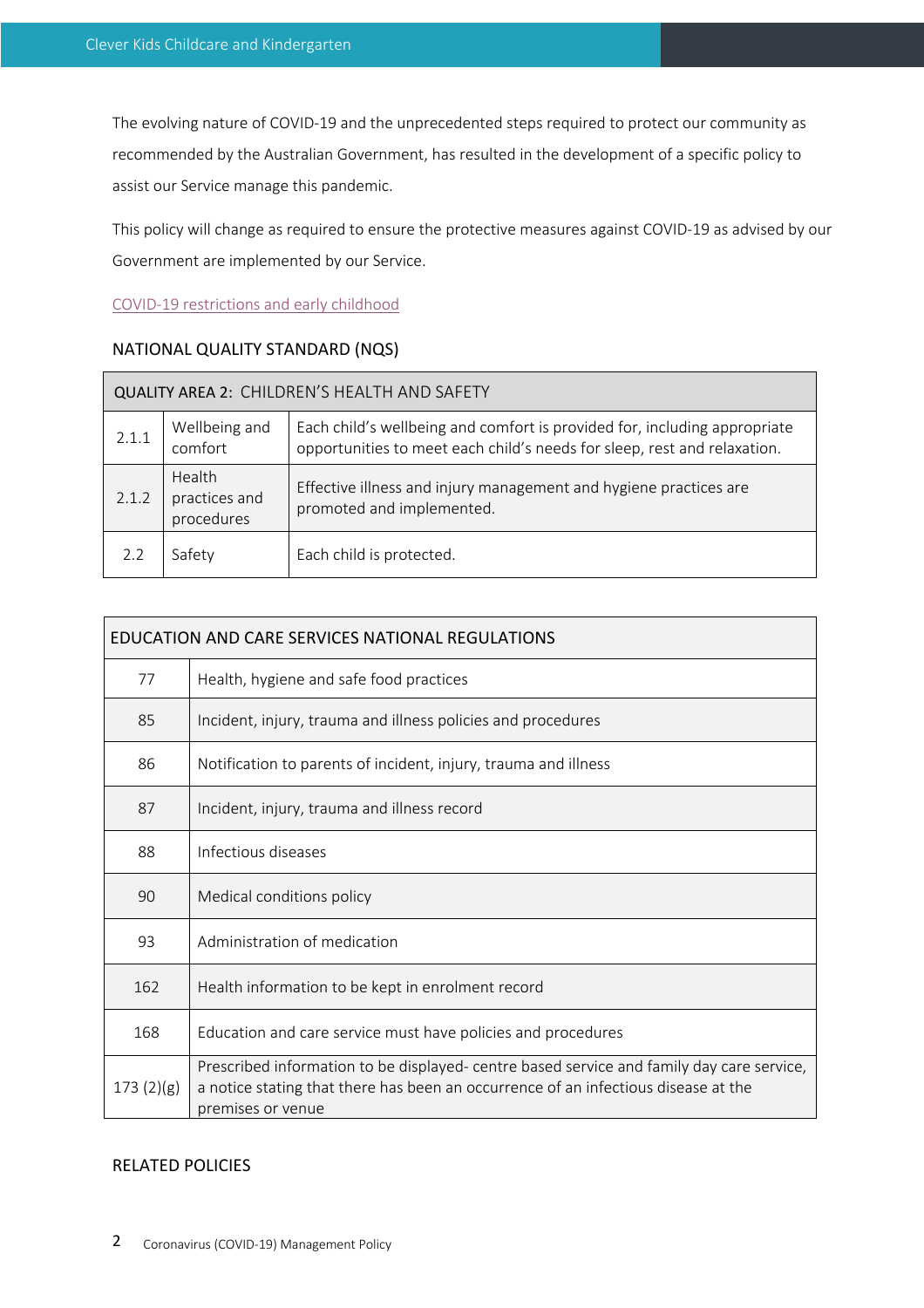| Control of Infectious Diseases Policy          | <b>Medical Conditions Policy</b>   |  |
|------------------------------------------------|------------------------------------|--|
| <b>Family Communication Policy</b>             | Nappy Change & Toileting Policy    |  |
| Hand Washing Policy                            | Payment of Fees Policy             |  |
| Health and Safety Policy                       | Privacy and Confidentiality Policy |  |
| Immunisation Policy                            | Physical Environment Policy        |  |
| Incident, Illness, Accident & Trauma Policy    | Sick Children Policy               |  |
| Interactions with Children, Families and Staff | Work Health and Safety Policy      |  |
| Policy                                         |                                    |  |

## PURPOSE

Our Service will minimise our staff and children's exposure to COVID-19 by adhering to all recommended guidelines from the Australian Government- Department of Health and local Public Health Units to slow the spread of the virus. We will implement practices that help to reduce the transmission of the virus including the exclusion of any person (child, educator, staff, parent, visitor or volunteer) that is suspected or has tested positive to having COVID-19. Our Service will implement effective hygiene practices as per our existing policies and procedures and increase the frequency of cleaning and disinfecting high touch areas as per SafeWork Australia recommendations.

Our Service will provide up-to-date information and advice to parents, families and educators sourced from the Australian Government, Department of Health and state Ministry of Health about COVID-19 as it becomes available. Recommendations and health measures mandated by the Federal Government Department of Health will be strictly adhered to at all times.

As recommended, our Service has a COVID-19 Safety Plan in place and a copy is available on our premises at all times. We are a COVID Safe business.



# SCOPE

This policy applies to children, families, staff, management, and visitors of the Service. IMPLEMENTATION

Our Service is committed to minimise the spread of the COVID-19 virus by implementing recommendations provided by the Australian Government- Department of Health and Safe Work Australia.

Our Service implements procedures as stated in the Staying healthy: *Preventing infectious diseases in early childhood education and care services* (Fifth Edition) developed by the Australian Government National Health and Medical Research Council as part of our day-to-day operation of the Service.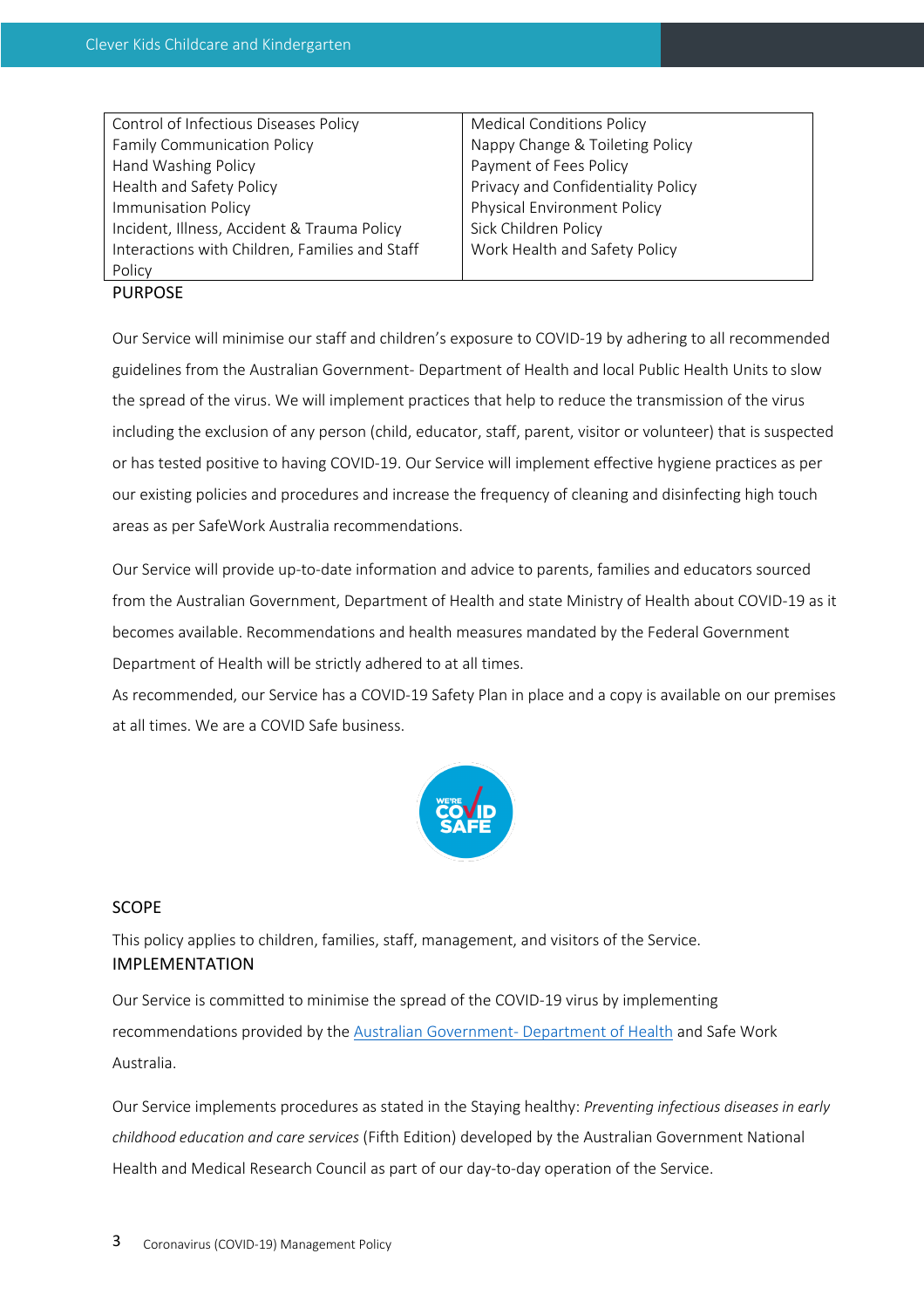We are guided by explicit decisions regarding exclusion periods and notification of any infectious disease by the *Australian Government- Department of Health* and local Public Health Units in our jurisdiction under the Public Health Act. COVID-19 is a notifiable condition in all states and territories of Australia.

The Public Health Unit may contact the Approved Provider in the event of any child, educator, staff member or visitor who has attended our Service, and has tested positive to COVID-19. Contact tracing will be conducted by the PHU and further advice provided.

| National Coronavirus (COVID-19) Health Information Line               |
|-----------------------------------------------------------------------|
| 1800 020 080<br>Call 131 450 for translating and interpreting service |
| <b>Health Direct</b><br>1800 022 222                                  |
| Public Health Unit-Local state and territory health departments       |

This policy must be read in conjunction with our other Service policies:

- o Sick Children Policy
- o Incident, Illness, Accident and Trauma Policy and
- o Medical Conditions Policy
- o Handwashing Policy
- o Health and Safety Policy
- o Interactions with Children, Families and staff Policy
- o Payment of Fees Policy

## Minimising the transmission of COVID-19

#### Risk Management

Our Service has effective and systematic risk management processes in place to identify any possible risks and hazards to our learning environment and practices related to COVID-19. Where possible, we have eliminated or minimised these risks as is reasonably practicable. Control measures are reviewed in consultation with staff members. Due to the constant changes in managing our Service during the pandemic, our approach to risk management is ongoing and fluid.

Effective 6 April 2020 the *Australian Health Protection Principal Committee* made recommendations to the general public to help manage the spread of COVID-19. These measures include implementing good hygiene, self-isolation and social distancing.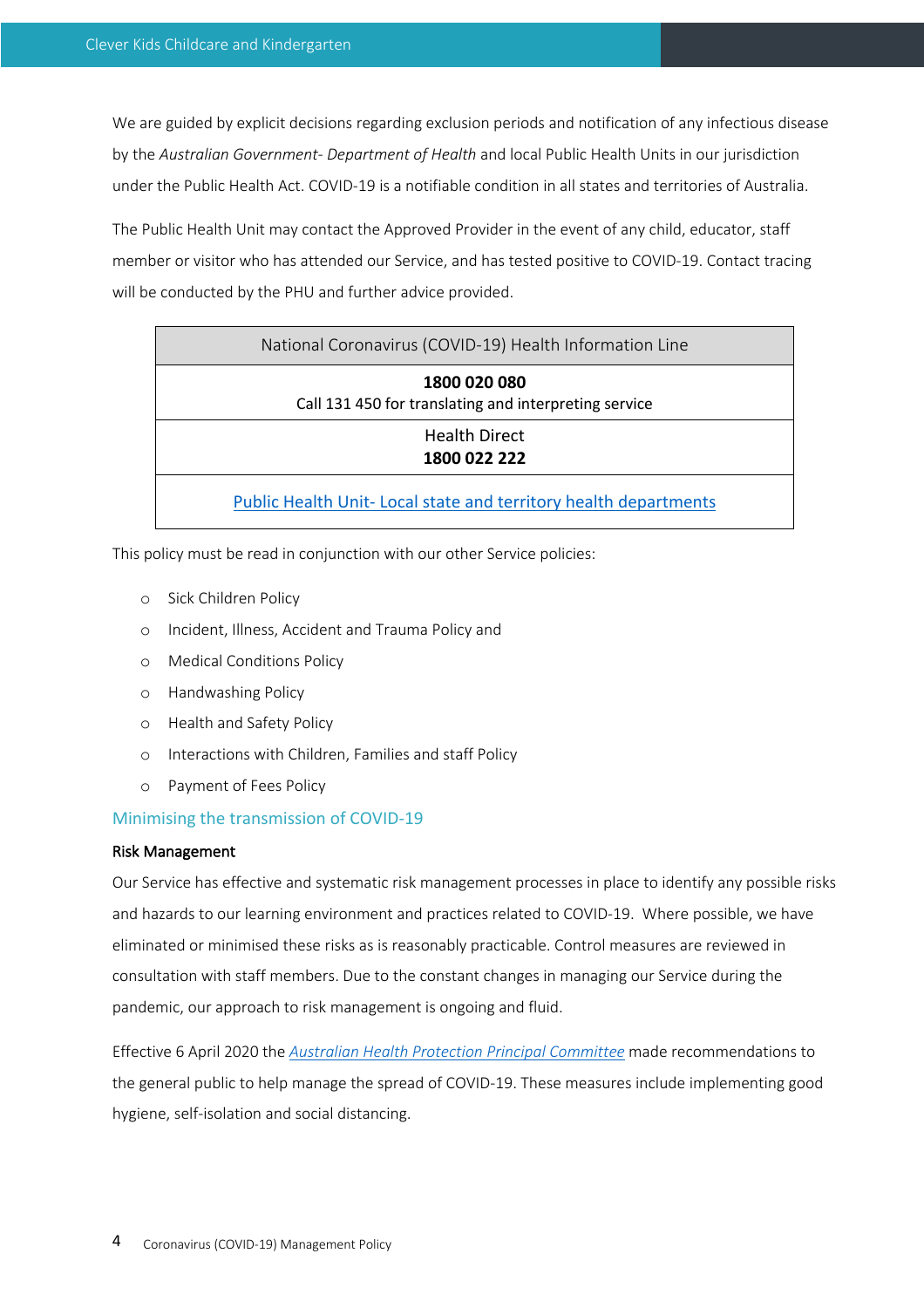Amendments to this statement have been updated regularly and include recommendations for risk mitigation measures such as:

- exclusion of unwell staff, children and visitors
- enhanced personal hygiene for children, staff and parents
- full adherence to the NHMRC childcare cleaning guidelines and cleaning and disinfecting high touch surfaces at least twice daily, washing and laundering play items and toys and
- recommending influenza vaccination for children, staff and parents.

Parents of children with a current Asthma Action Plan are advised to update this if needed in consultation with their child's health care professional. Updated plans should be provided to management for distribution to relevant staff members. (Asthma Australia).

Staff with compromised immune systems are also requested to seek medical advice whilst working in early education and care during the pandemic. The AHPPC reiterates the need to practice physical distancing, good cough and hygiene and consider downloading the COVIDSafe app.

#### Infection Control Training

Our staff are committed to assist in infection prevention controls and have completed COVID-19 infection control training.

Whilst there is no vaccination for COVID-19, we **strongly** recommend that all staff, children and families receive the seasonal influenza vaccination.

# Hygiene practices

Our Service will ensure signs and posters remind employees and visitors of the risks of COVID-19 and the measures that are necessary to stop its spread including hand washing and hand rub procedures and information about COVID-19.

These will also be communicated to families through email, newsletters and social media. Alcohol-based hand sanitiser will be kept out of reach of young children and only available for adults to use. If parents decide to apply this to their child, they must supervise the child to avoid rubbing it into their eyes or a child swallowing the gel/liquid. Our Service will supply disposable tissues and have bins available with plastic liners in several locations for disposing used items.

Information provided to families may include:

- o symptoms of COVID-19
- o transmission of the virus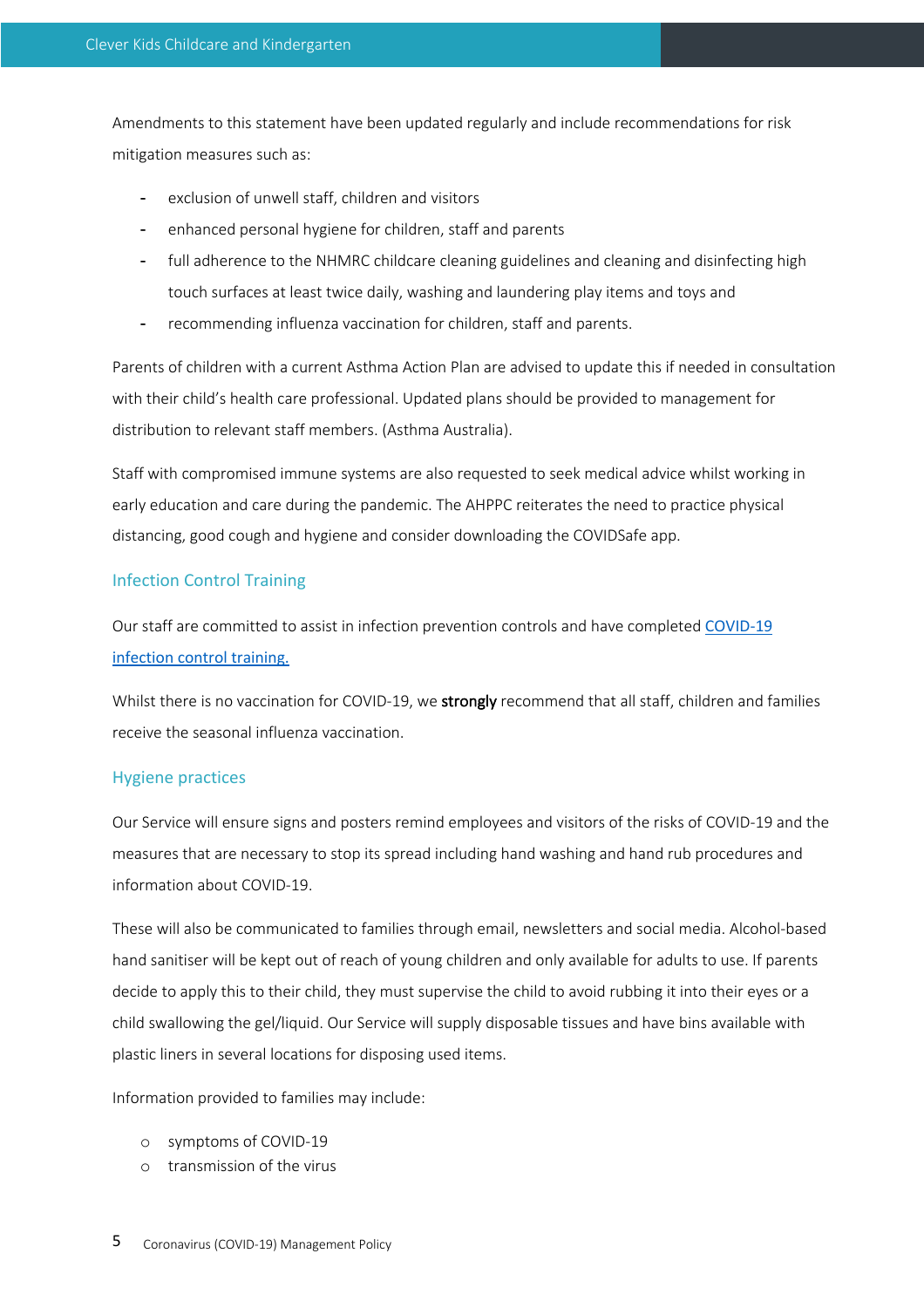- o self-isolation and exclusion
- o prevention strategies- including hand hygiene and self-isolation
- o contact details for health assistance
- o CCS and ACCS information
- o Public Health Orders (if required)
- o Wearing of face coverings The Approved Provider, Nominated Supervisor, educators, staff, families and visitors will comply with the following:

# Exclusion/ Self-isolation/ Self-quarantine

Our Service has an obligation to ensure the health and safety of employees, children and visitors in our workplace, so far as reasonably practicable. We may therefore collect information from visitors about their potential exposure to COVID-19 in order to identify, assess and control risks of infection in line with Department of Health guidelines. Information collected will only be viewed by designated staff members Nominated Supervisor and/or responsible person and will be stored securely. To comply with privacy laws, personal information will only be disclosed on a 'need to know' basis to the Public Health Unit to prevent and manage COVID-19 if required. (ACTU Privacy at work)

- o effective 28 March 2020, any person entering Australia from any destination will be required to undertake 14-day quarantine at designated facilities (Australian Government)
- o travellers from New Zealand are able to enter Australia quarantine-free under certain criteria (14.12.20)
- o parents to agree to have their child's temperature taken by a staff member prior to entry to the Service

| Temperature reading                                 | Required action                                                                                                                                                                                                                                                                                                                                                                          |  |
|-----------------------------------------------------|------------------------------------------------------------------------------------------------------------------------------------------------------------------------------------------------------------------------------------------------------------------------------------------------------------------------------------------------------------------------------------------|--|
| Less than 37.5º                                     | Child able to attend service.                                                                                                                                                                                                                                                                                                                                                            |  |
| Equal to or greater than 37.5º<br>on first reading  | The child should be asked to wait in a separate room and have their<br>temperature re-checked in 15 minutes.<br>If the child is wearing outerwear, the educator should suggest the child<br>remove this once they are indoors.                                                                                                                                                           |  |
| Equal to or greater than 37.5º<br>on second reading | The child should return home with their parent/carer.<br>If their parent/carer is not present, the child will need to be isolated<br>and the parent/carer contacted to collect them from the service as<br>soon as possible.<br>Families should be encouraged to seek the advice of their healthcare<br>professional who can advise on next steps and coronavirus (COVID-19)<br>testing. |  |

o parents agree to have their child excluded if their child's temperature is equal to or above 37.5°C

Source: Victoria State Government Education and Training

o any person who has been in close contact with someone who has a positive diagnosis must selfisolate for 14 days and follow the instructions of your state/territory Health department and authorised contact tracers. (see: Quarantine for coronavirus (COVID-19)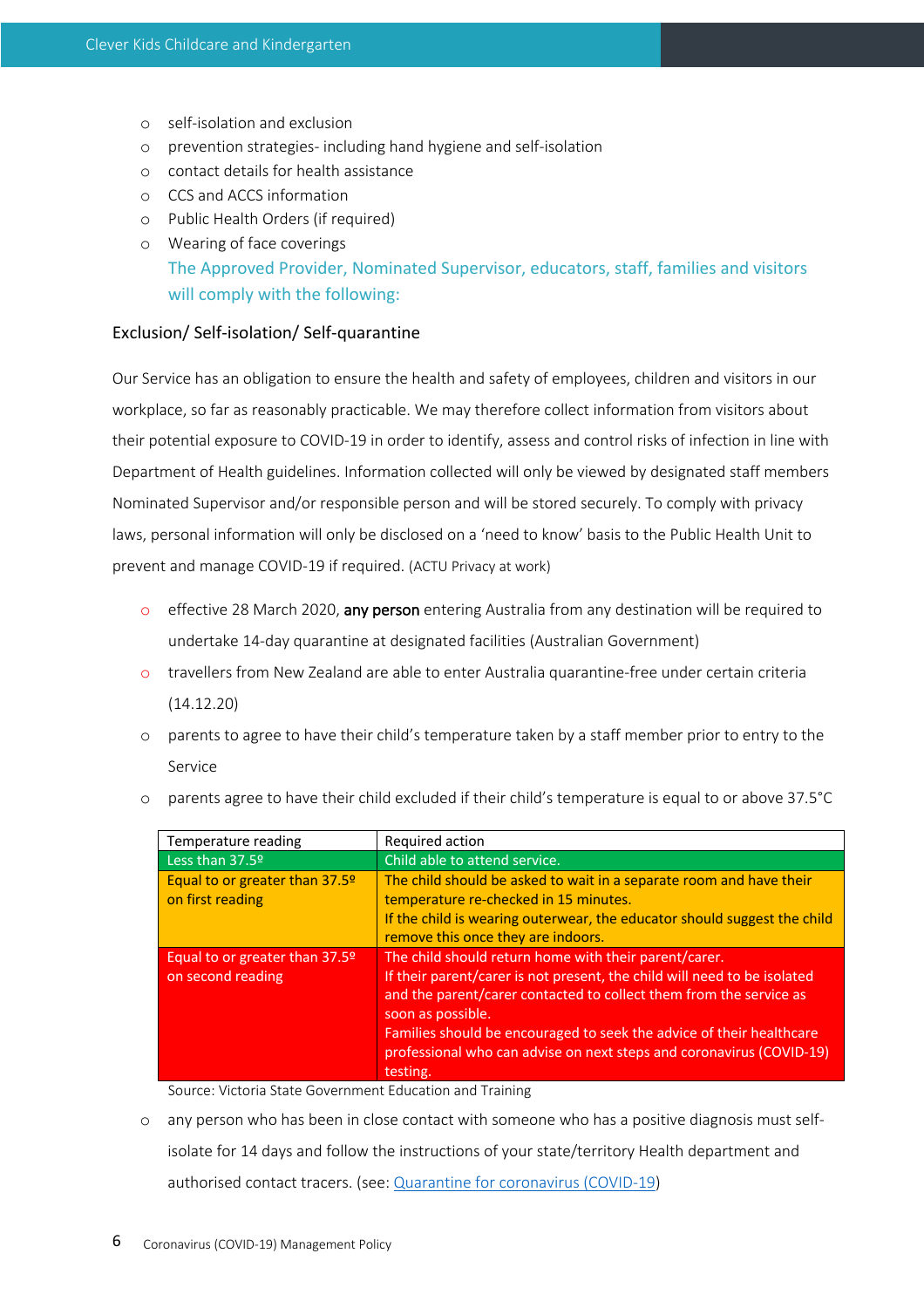- o household members of a person who has a confirmed case (including children) of COVID-19 must also be isolated from the childcare Service and general public and follow instructions by Public Health
- o the Public Health Unit will provide further information on a case-by-case basis as to the length and place of isolation (see: COVID-19 self-isolation)
- o in the event of a staff member, parent, child or visitor being diagnosed with COVID-19 the Public Health Unit will conduct contact tracing and provide further advice to our Service as required
- o any person (employee, enrolled child, parent, caregiver, visitor or contractor) who is displaying symptoms such as: fever, coughing, sore throat, fatigue and shortness of breath, should be tested either by visiting a free COVID-19 respiratory clinic to arrange a test for COVID- 19 and not attend our Service under any circumstance until they receive a negative test result
- o any person (employee, enrolled child, parent, caregiver, visitor or contractor) that lives with or has been in close contact with someone who has presented with symptoms and is waiting for a COVID-19 test result should not attend our Service under any circumstance until that person receives a negative test result.

#### Implement effective hygiene measures

The national campaign *Help Stop The Spread and Stay Healthy*, launched by the Australian Government has emphasised that effective handwashing is a vital strategy to help reduce the spread of the COVID-19 virus. Handwashing with soap and water for at least 20 seconds whenever you cough, sneeze or blow your nose, prepare food or eat, touch your face or use the toilet is recommended.

Our Service will adhere to National Regulation requirements and Government guidelines to ensure all educators, children, families and visitors to the Service implement best practice.

Department of Health units in states/territories may introduce various measures to help slow the spread of coronavirus during the pandemic.

Our Service will ensure:

- o all employees, parents, children and visitors must wash their hands with soap and water or use the alcohol-based hand sanitiser provided upon arrival to the Service
- o a workplace attendance register is maintained for all staff, parents, visitors at all times (including contact phone numbers)
- o hands must be thoroughly dried using disposable paper and disposed of in the bin provided
- o disposable tissues and a glove must be used to wipe noses, eyes or mouths and disposed of in the bin provided immediately after use
- o hands must be washed following the use of tissues
- o hands must be washed thoroughly using soap and water before and after using the toilet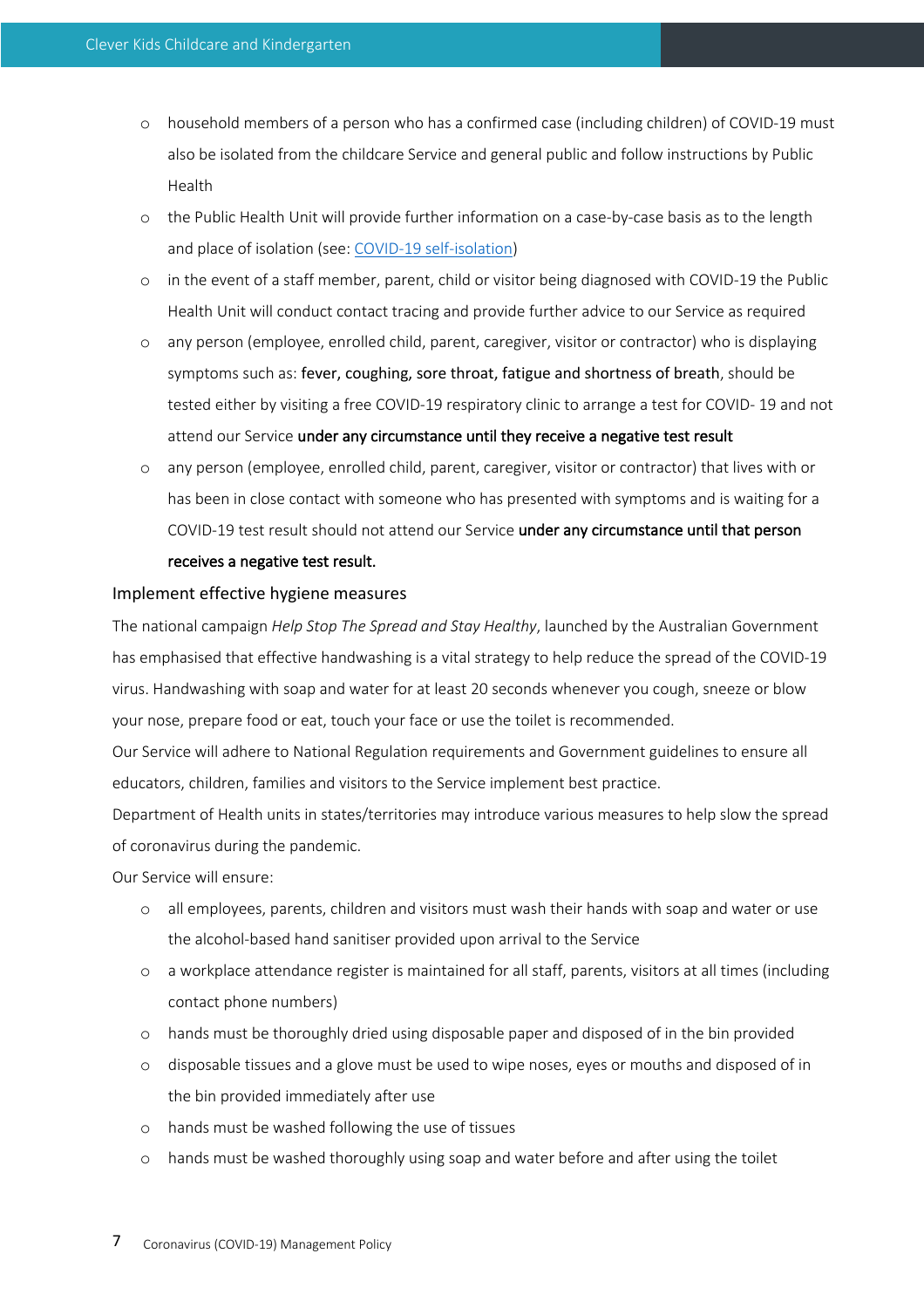- o cough and sneeze etiquette must be used- cover your cough and sneeze with your hand or elbow
- o educators and staff must adhere to our *Handwashing Policy* at all times
- o children are supervised when washing hands
- o educators and staff must adhere to effective food preparation and food handling procedures
- o educators will wash their hands or use alcohol-based sanitiser, before wearing gloves and wash their hands after removing gloves
- o educators and staff must adhere to our *Health and Safety Policy* for cleaning and disinfecting surfaces and equipment (such as toys, puzzles, outdoor toys, bedding, playdough etc) as per *Staying healthy: Preventing infectious diseases in early childhood education and care services* recommendations
- o staff will maintain a weekly cleaning register of all surfaces and equipment conducted
- o equipment, resources and surfaces including high-touch surfaces- taps, door handles, light switches, nappy change areas, toys, keyboards and laptops/iPads will be cleaned more frequently as required using detergent and water followed by disinfectant
- o washroom facilities for employees have adequate supplies of soap, toilet paper and alcoholbased sanitiser
- o all persons over the age of 12 use a face covering if mandated by the Public Health Unit
- o temperature screening of children is conducted as they enter the service
- o Sign in iPad is disinfected with disinfectant wipes in-between each use

#### Social/Physical distancing in childcare

Social or physical distancing is important because COVID-19 is most likely spread from person-to-person through close contact with a person while they are infectious, close contact with a person with a confirmed infection who coughs or sneezes or from touching objects or surfaces (such as door handles or tables) contaminated from a cough or sneeze from a person with a confirmed infection and then touching your nose or mouth. (source: Australian Government Department of Health. Coronavirus disease)

Social or physical distancing in early childhood education and care is not feasible for educators to perform their job, however we will implement measures to minimise the risk of exposure as *reasonably practicable*.

Early Childhood Education and Care services are not subject to restrictions on how many people (adults or children) can be on the premises at one time. Our Service will encourage educators to apply physical distancing measures where possible and not gather in groups or encourage groups of parents to congregate. (SafeWork NSW, AHPPC)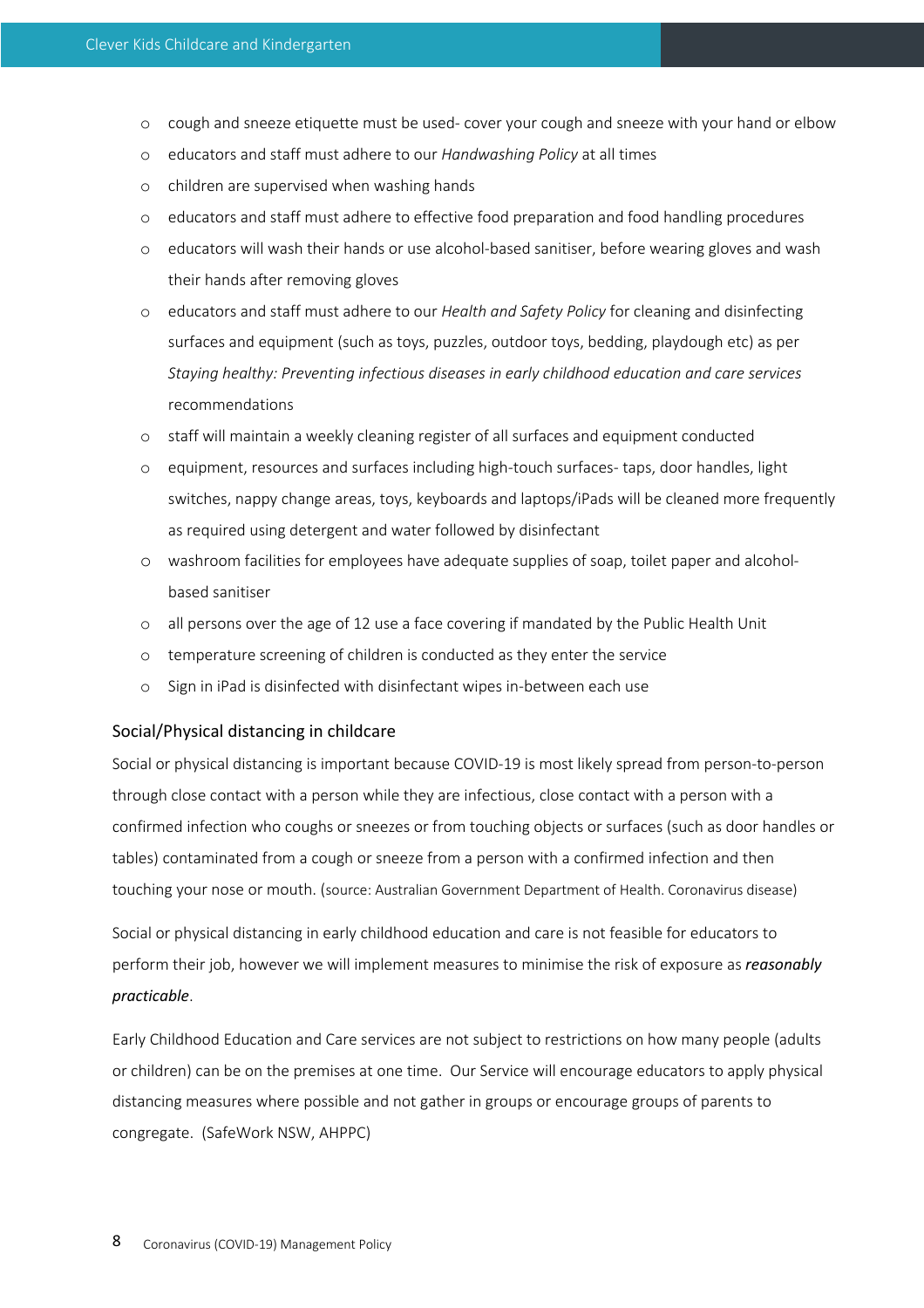Only 2 families are able to enter the foyer for pick up and drop off time, if there are already two families in the foyer the other families will wait outside until one family has left.

#### To reduce the spread of COVID-19 parents are reminded of the following:

- o if your child is sick, do not send them to our Service
- o do not visit our Service if you or another family member is unwell
- o sanitise your hands at regular intervals throughout the day
- o avoid physical contact with other people who may be sick- such as older people and people with existing health conditions
- o clean and disinfect high touch surfaces regularly (door handles, car seats, mobile phone, toys, dummies)
- o follow all procedures and health advice from the Government and the service in relation to slowing the spread

#### To minimise the risk of exposure to COVID-19 our Service will:

- o undertake a risk assessment to identify potential risks and mitigate with consideration risks to children and staff
- o revisit the risk assessment whenever new risks or potential risks are identified and adjust our management plan
- o restrict the number of visitors to our Service (including students, delivery of goods)
- o restrict the number of family members visiting our Service for example:
	- o parents not coming into the classrooms
	- o only 2 parents are to enter the foyer at drop off and pick up times families will wait outside if there are already two families in the foyer and wait until 1 family have left
	- o follow the social distance guides (signs and stands) to follow appropriate social distancing measures and not go beyond the designated drop off and pick up area
	- o provide a separate area for families who need to complete additional paperwork such as medication forms, enrolment forms
	- o all families who are completing orientation will be required to wear a face covering throughout the duration of their time at the service
- o restrict the number of educators using the staff room at any one time
- o where possible, outdoor play will be promoted within our Service to provide children with additional personal space - this includes sleep and rest time
- o large groups will be monitored to provide flexible learning to ensure groups are smaller in both the indoor and outdoor environment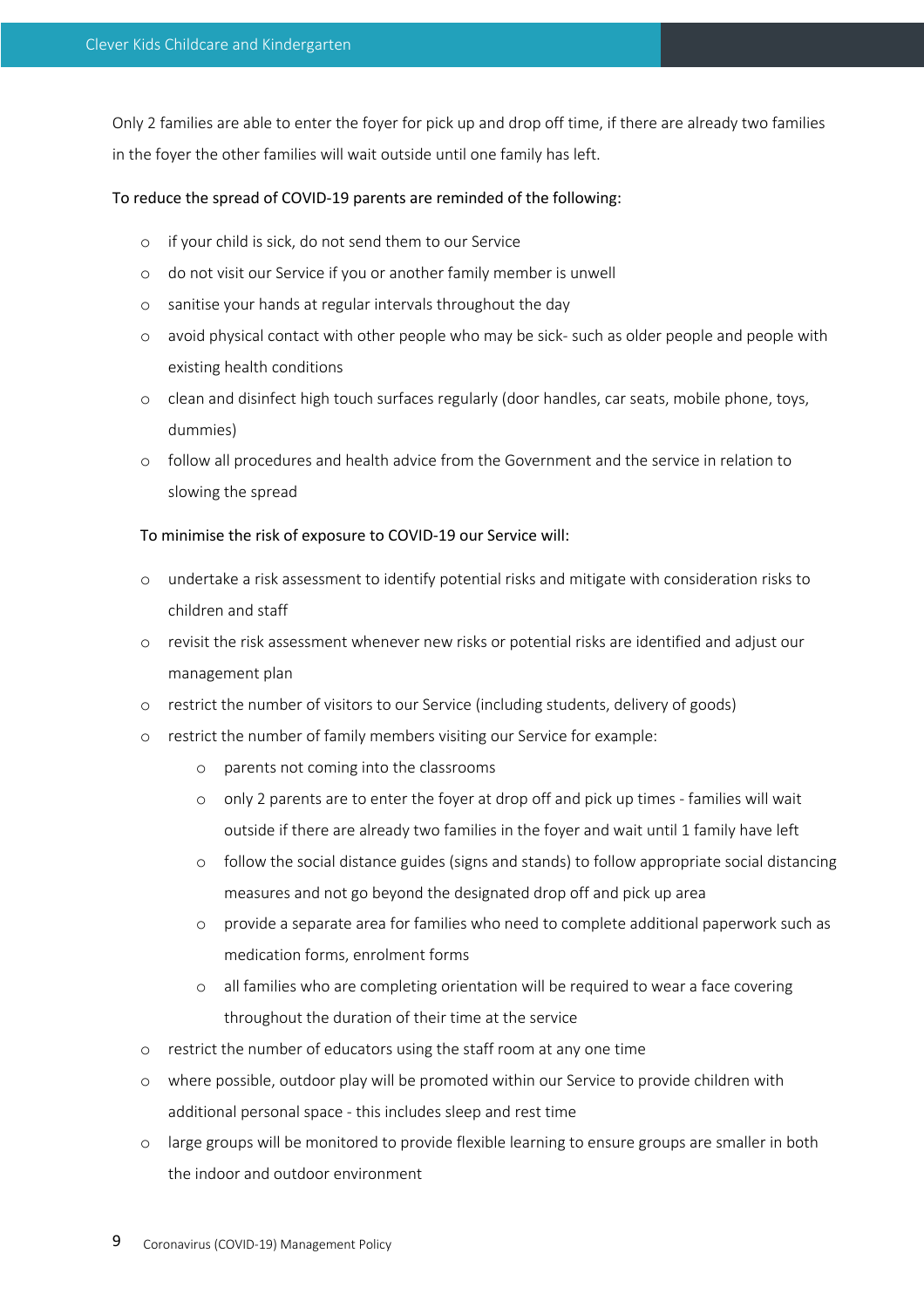- o increase ventilation within the Service opening windows
- o staff should serve children food and avoid children to self-serve from a shared plate
- o contact parents of children who have chronic medical conditions or immunosuppression as they may be at an increased risk of disease and require additional support/care
- o conduct COVID-safe risk assessments for any group outings to public places (excursions to local shops, schools, libraries)
- o conduct COVID-safe risk assessments for any large group celebrations and abide by Victorian Government restrictions for groups size, square metre allowance and other measures
- o communicate with parents and families the risk mitigation strategies to be adhered to during any group celebrations

#### Suspected cases of COVID-19 at our Service

As per our *Sick Child Policy* we reserve the right to refuse a child into care if they:

- o are unwell and unable to participate in normal activities or require additional attention
- o have had a temperature/fever, or vomiting in the last 24 hours
- o have had diarrhoea in the last 48 hours
- o have been given medication for a temperature prior to arriving at the Service
- o have started a course of anti-biotics in the last 24 hours or
- o if we have reasonable grounds to believe that a child has a contagious or infectious disease (this includes COVID-19)
- o lives with or has been around someone presenting COVID-19 symptoms and is waiting their test result

If a child becomes ill whilst at the Service, educators/staff will respond to their individual symptoms of illness and provide comfort and care. The child will be cared for in an area that is separated from other children in the service to await pick up from their parent/carer.

Educators will take the child's temperature. If the temperature is above 37.5°C parents will be contacted immediately and required to collect their child within 30 minutes. If they are unable to collect their child, an emergency contact person/authorised nominee will be contacted, and they must collect your child within 30 minutes.

**Coronavirus Disease 2019 (COVID-19)** CDNA National Guidelines for Public Health Units https://www1.health.gov.au/internet/main/publishing.nsf/Content/cdna-song-novel-coronavirus.htm

Educators will attempt to lower the child's temperature by:

o removing excessive clothing (shoes, socks, jumpers)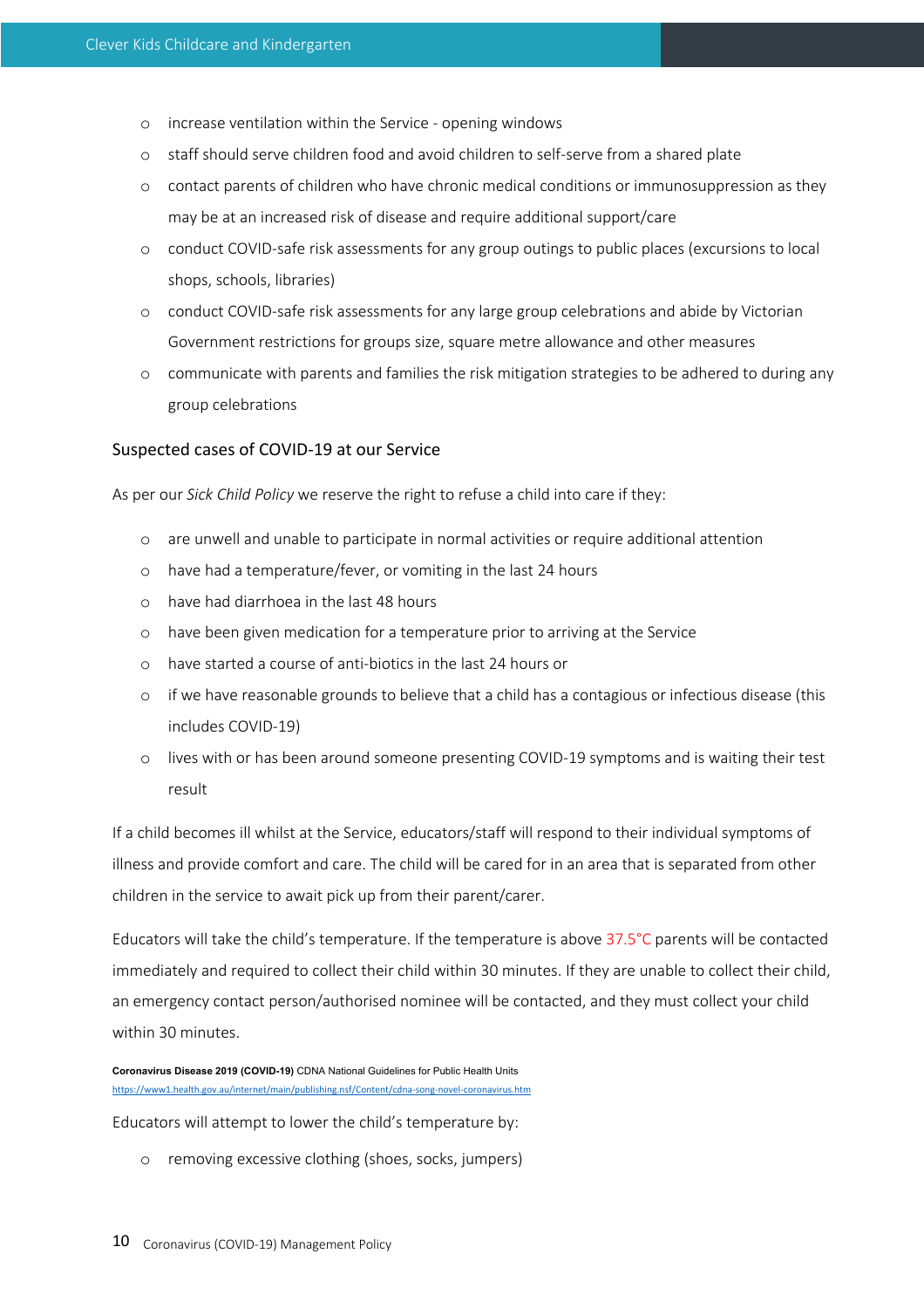- o encourage the child to take small sips of water
- o move the child to a quiet area where they can rest whilst being supervised

Educators will wear disposable gloves and a face mask to avoid possible contamination. All items/resources touched by the child will be cleaned and disinfected to avoid possible cross contamination.

Educators will keep accurate records of the child's temperature, time taken, time parent/s were contacted, staff member's name and time of collection.

All information will be recorded in our *Incident, Injury, Trauma and Illness Record*. Parents will be required to sign this record upon collection of their child.

Parents are reminded to ensure their contact details are current and emergency contact details are updated if required.

Our Service also reserves the right to prevent employees, parents, family members or visitors to enter our premises if the Approved Provider or Nominated Supervisor suspects instances of COVID-19 due to symptoms being displayed.

# Notification

The Approved Provider or Nominated Supervisor is mandated by law to notify the Public Health Unit or Health Information hotline on 1800 020 080 of any confirmed case of COVID-19. In addition, the Approved Provider must also notify the Regulatory Authority in their state or territory within 24 hours.

Management reserves the right to request employees to self-isolate if they suspect they have come into contact with someone who has a confirmed COVID-19 infection.

At all times, privacy laws must be adhered to and information about individuals must not be shared without permission.

#### Talking to children about COVID-19

As per our *Interactions with Children, Families and Staff Policy*, our Service is committed to maintaining positive interactions and relationships with children and their families. Information provided to children about COVID-19 will be age appropriate and sensitive to their emotional wellbeing. Educators will both acknowledge children's concerns and be open to discussions about COVID-19.

Educators will inform children about the virus and emphasise preventative measures such as handwashing, use of tissues, cough and sneeze techniques and limiting touching other children's faces.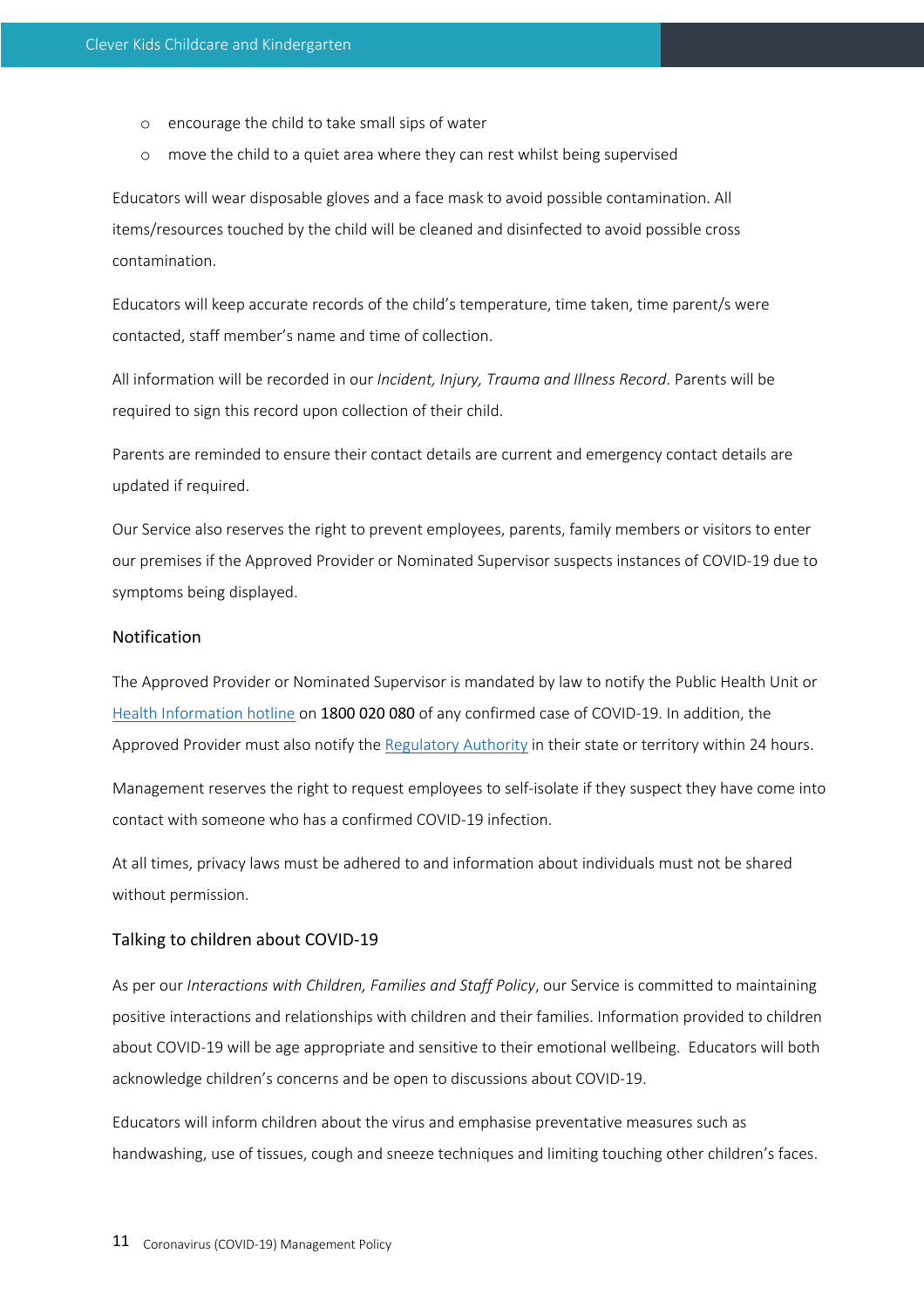Posters to demonstrate correct handwashing methods will be referred to and educators will model techniques.

Children's emotional well-being will be closely monitored by all educators and staff and any concerns communicated with parents and families. Children's questions will be respected and supported.

Staff will be supported in professional learning to help children deal with trauma related to COVID-19 through resources, webinars and online modules. (Emerging Minds, beYou)

In the event of the Service being closed as a precaution to limit the spread of the virus, information will be provided to parents/families to help explain the situation to young children.

#### Payment of Fees

As per our *Payment of Fees Policy*, fees are payable in advance of your child's attendance. CCS hourly rate caps will be adjusted from 13 July 2020. see: Child Care Subsidy rates Children must continue to meet immunisation requirements.

From 13 July 2020 until 4 April 2021, changes to the activity test have been made to assist families who can no longer engage in the same hours of work, training, study or other activity prior to the COVID-19 crisis.

## Child Care Safety Net

The Child Care Safety Net gives families and services extra support if they are vulnerable or disadvantaged or located in a regional or remote community. Families may be eligible for Additional Child Care Subsidy (ACCS) due to temporary financial hardship and be entitled to access up to 100 hours of subsidised childcare per fortnight for up to 12 weeks. Families will need to update their activity levels through myGov.

# Children considered at risk

Where a child is enrolled and is considered 'at risk' of serious abuse or neglect, our Service will refer the child or family to the appropriate support agency in order to comply with the legislative requirements. Allowable Absences from childcare- Local Area Emergency Declaration

Families can access 42 allowable absence days per child each financial year however, if a Local Area Emergency Declaration is made, additional absence days may be available to families if their child has used their 42 absence days. The Australian Government has announced that children attending Victorian childcare services have been allocated an additional 15 allowable absences to use this financial year. This is on top of the additional 30 allowable absences provided earlier in 2020. This increases the allowable absence count from 72 days to 87 days per child for the current financial year.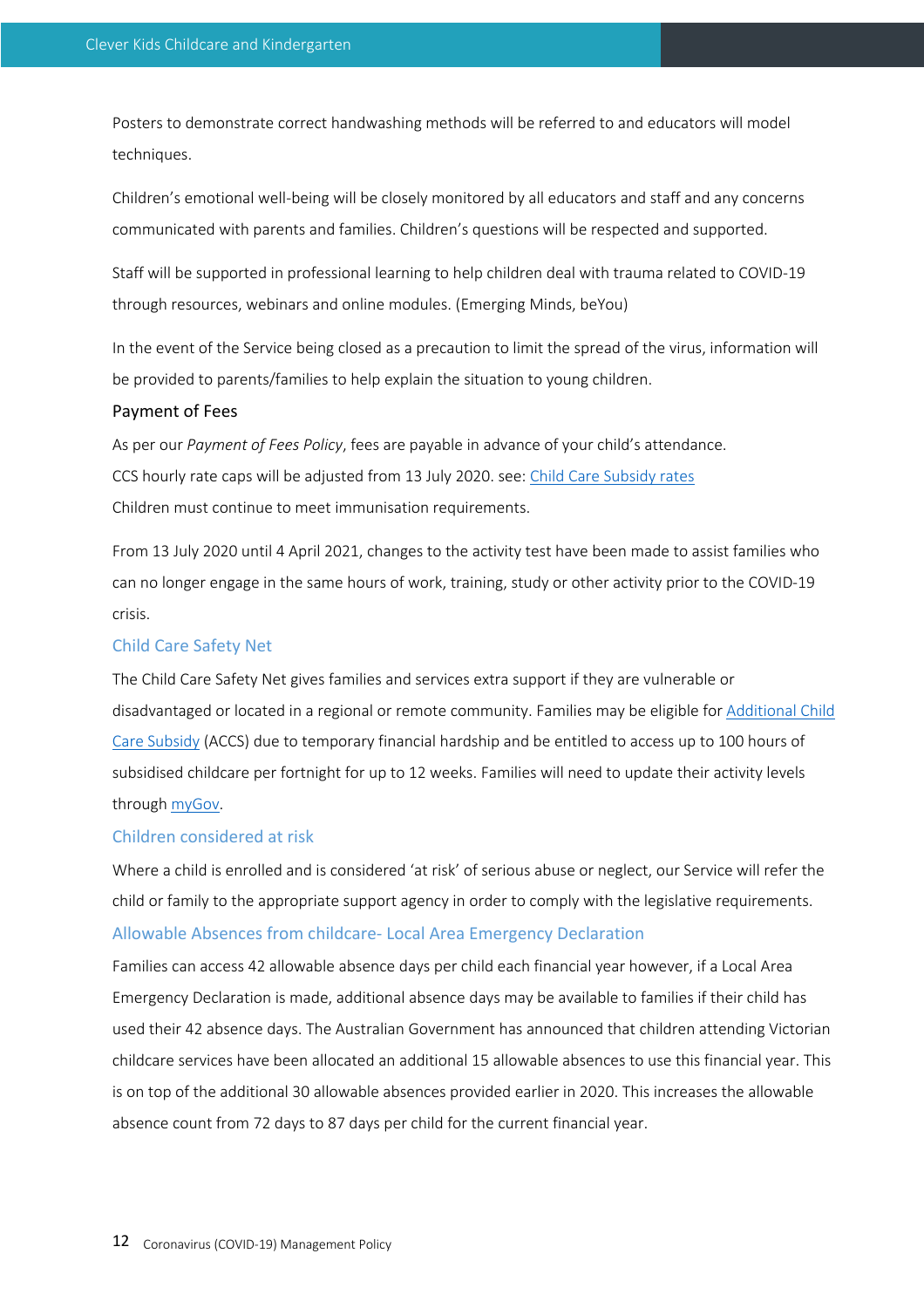Allowable Absences Provisions will also take effect on 13 July 2020. This allows families to receive CCS for absences up to seven (7) days before a child's first physical attendance at a service and seven (7) days after a child's last physical appearance where they have been booked in for care for a set of predetermined reasons. Further information can be found at: additional absence reasons

#### What happens if our Service is forced to close?

The decision to close our Service will be made, and advised, by relevant state and territory governments PHU or the Regulatory Authority. This may be due to a confirmed case of COVID-19 in our Service community.

Should this occur, all families will be notified immediately via email and/or phone.

The Approved Provider must notify the Regulatory Authority within 24 hours of any closure via the NQA IT System the Regulatory Authority for Work Health and Safety in their state/territory (Safe Work Australia) and the Department of Education, Skills and Employment (DESE) in their state or territory. In addition, Services that need to temporarily close for COVID-19 related reasons must now also report closures (and re-openings) via your third party software or the Provider Entry Point (PEP).

#### Victoria: CCSAssessments-VIC@dese.gov.au

Our Service will receive a 'deep clean' to ensure all areas are cleaned and disinfected as per Safe Work cleaning guidance.

We will continue to keep families informed as to when we are expected to re-open as advised by the Public Health Unit.

From 13 July 2020, should our Service be directed to shut down due to COVID-19, or a fire, flood or other local emergency, our standard local emergency procedures will be followed. Activating a period of local emergency will allow families access to additional absences if the initial 42 absence days per child per financial year have been used. Additional absences days claimed due to COVID-19 related reasons, do not require a medical certificate.

## Confirmed COVID-19

If an educator or staff member is confirmed to have COVID-19, they are unable to attend the workplace and cannot return to work until they have completed a period of self-isolation of at least 14 days and receive a clearance from the Department of Health.

Full and part-time employees who cannot attend work due to illness can take paid sick leave.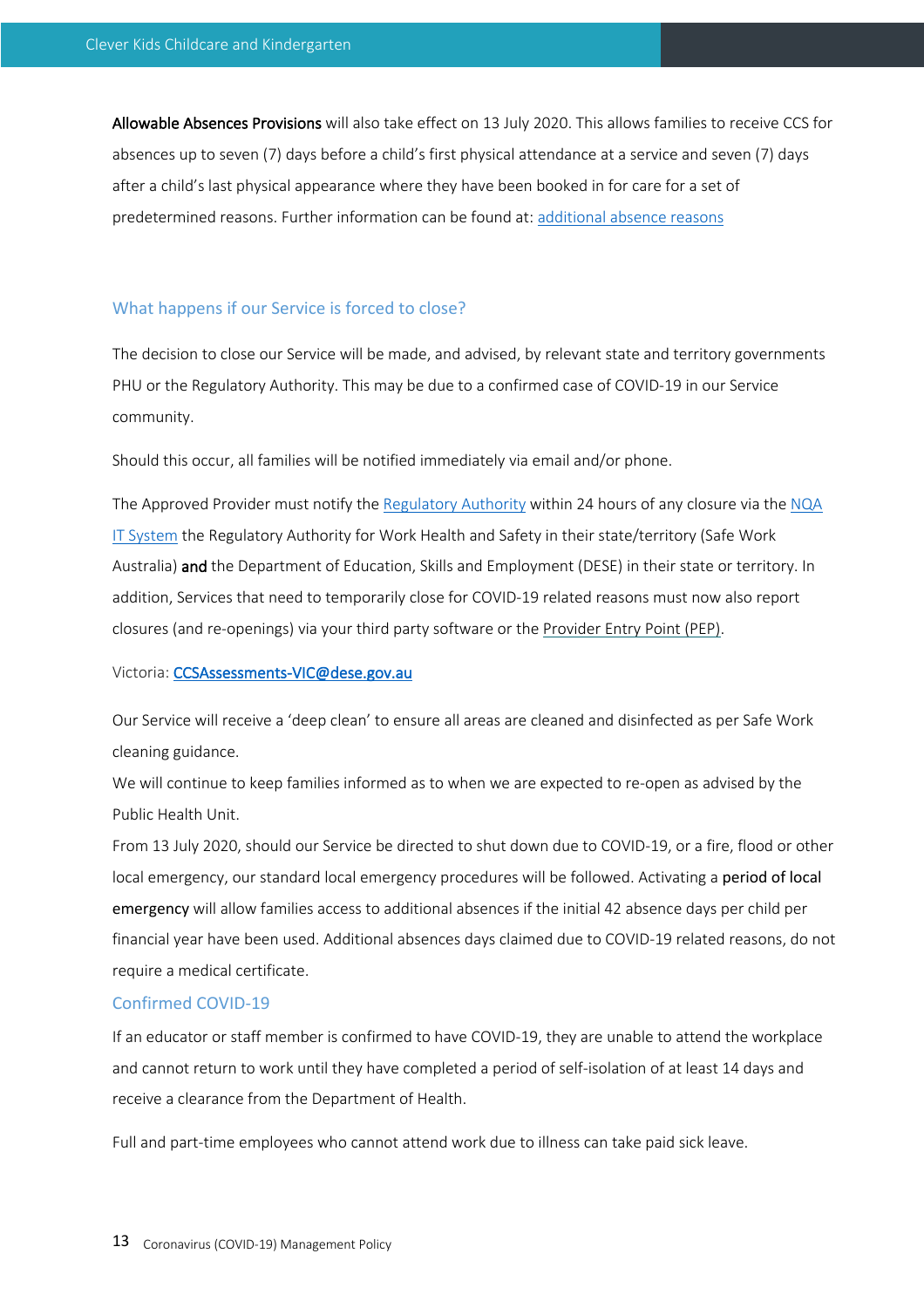As per our privacy obligations under the *Privacy Act,* the identity of a person with a confirmed case of COVID-19 will only be shared with Public Health and/or on a strictly 'need to know' basis. Access to personal or medical information can only be shared with the consent of the employee.

## Self-isolation due to travel or returning from interstate where borders are closed

As per Australian Government's new measures for COVID-19 effective 28 March 2020, any person returning from overseas will be mandated to isolate in a designated facility. The employee is not entitled to be paid (unless they use paid leave entitlements- annual leave if approved by the Approved Provider.) Employees are not entitled to use personal sick leave as they are not 'sick'. Employers may choose to adopt an option to satisfy both parties. (See: Australian Business Lawyers and Advisors for further information)

Similarly, any person required to self-isolate due to travel restrictions within Australia are not entitled to be paid.

# Self-isolation as a precaution

If an employee wants to stay home as a precaution of contracting COVID-19 they may negotiate to take unpaid leave, annual leave or long service leave with Management. (if approved by the approved provider)

## Communicating with families

Our Service will establish continued regular communication channels with families and share information about COVID-19 as required.

Due to the fluid nature of COVID-19 and the necessity of self-isolation for some staff members, our Service will endeavour to inform parents and families of any staff changes on a daily basis.

Staff who have approved leave will be replaced with casual staff and families will be informed as per our usual practices to ensure continuity of care where possible.

As restrictions continue to be lifted across all states and territories, our risk mitigation measures may also be eased. Any changes to our current organisational plans will be communicated clearly with families.

#### Caring for our community

We understand that the outbreak of COVID-19 and the constant amount of information received through the media may be very stressful to young children and parents. The anxiety about this virus may be overwhelming and cause fear and anxiety to some people, especially children.

Our Service is committed to continue to provide quality education and care to all children and support families responsibly during this unprecedented challenge with the COVID-19 outbreak. Knowing how to look after yourself, and others is very important during this crisis.

We will promote a safe and supportive environment by:

o reassuring children they are safe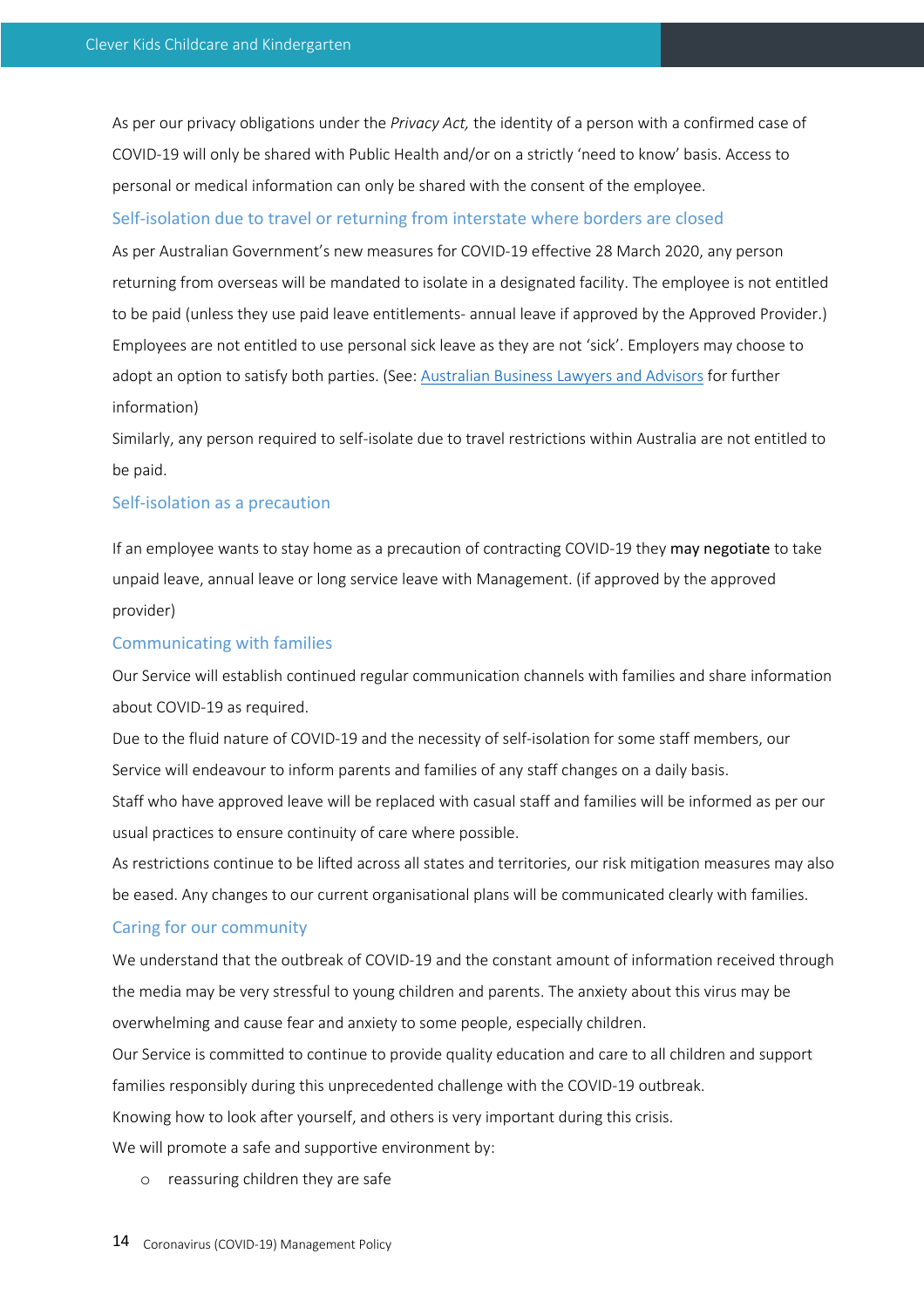- o acknowledging and listening to children's questions
- o promoting and implementing hygiene routines for handwashing and cough and sneezing
- o keeping regular and familiar routines within our Service
- o ensuring children eat well throughout the day
- o engaging children in play, games and other physical activities
- o being alert to children's level of anxiety and provide quiet and relaxing activities
- o ensuring children are provided with rest and sleep when needed
- o providing information to families and support services as required

## Dr Michelle Dickinson- Video for kids about COVID-19

## https://youtu.be/OPsY-jLqaXM

Emerging Minds- Talking to Children about Natural Disasters, Traumatic Events or Worries About the Future

https://emergingminds.com.au/resources/supporting-children-during-the-coronavirus-covid-19-outbreak/ Play School- Hello Friends! (A COVID-19 Special) https://www.abc.net.au/abckids/shows/play-school/covid-19/12114308 UNICEF- How to talk to your child about COVID-19 In Home Care Support Agency resources – Talking to children about COVID-19 Asthma Australia- What does Coronavirus (COVID-19) mean for people with Asthma

More information and resources

# Victoria State information

# Victorian Government Department of Health and Human Services – Coronavirus disease (COVID-19)

# Source

Australian Council of trade unions Coronavirus (COVID-19) Privacy at work https://www.actu.org.au/coronavirus Australian Children's Education & Care Quality Authority. (2014).

Australian Government Department of Health *Health Topics* Health Topics Coronavirus COVID-19

Australian Government Department of Health Coronavirus (COVID-19) advice for travellers

https://www.health.gov.au/resources/apps-and-tools/covid-19-infection-control-training

Australian Government Fair Work Ombudsman *Coronavirus and Australian workplace laws* (updated 13 March

2020) https://www.fairwork.gov.au/about-us/news-and-media-releases/website-news/coronavirus-and-australianworkplace-laws

Australian Government Department of Education, Skills and Employment

Australian Government The Treasury JobKeeper payment

Australian Government Department of Health

Education and Care Services National Regulations. (2011).

Fair Work Ombudsman Coronavirus and Australian workplace laws (2020)

https://coronavirus.fairwork.gov.au/coronavirus-and-australian-workplace-laws

Guide to the Education and Care Services National Law and the Education and Care Services National Regulations. (2017).

Guide to the National Quality Standard. (2020)

National Health and Medical Research Council. (2012). *Staying healthy: Preventing infectious diseases in early*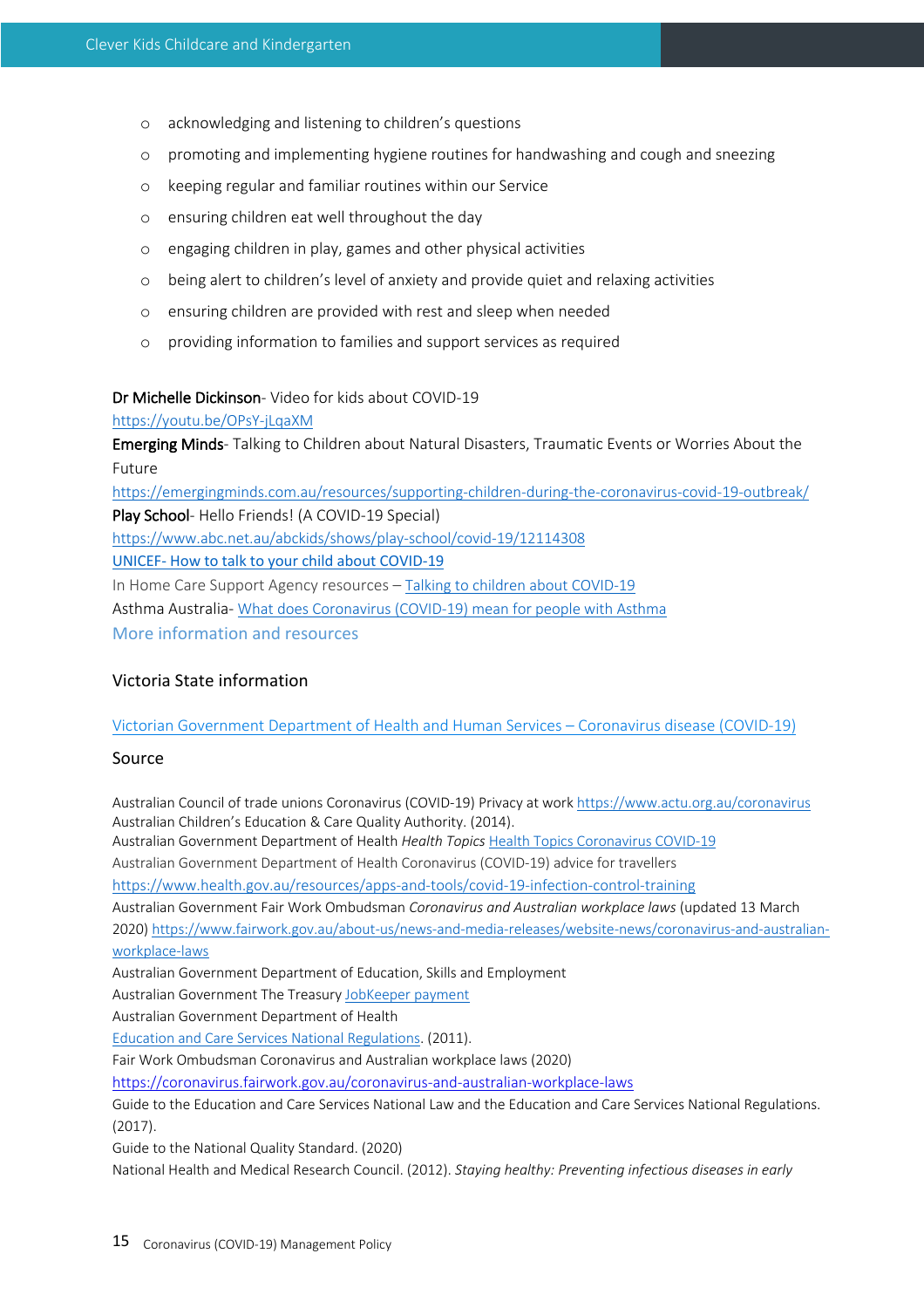*childhood education and care services.* 

*Public Health Act 2010*

*Public Health Amendment Act 2017*

Public Health and Wellbeing Regulations 2019 Victoria

The Australian Parenting website Raisingchildren https://raisingchildren.net.au/guides/a-z-health-

reference/coronavirus-and-children-in-australia

Revised National Quality Standard. (2018).

Safe Work Australia (2020)

# REVIEW

| POLICY REVIEWED                                                                                                                                                                                                                                                                                                                                                                                                                                            | JANUARY 2021                                                                                                                                                                                                                                                                                                                                                                                                                                                           | NEXT REVIEW DATE                                                                                                                                                          | As required |  |
|------------------------------------------------------------------------------------------------------------------------------------------------------------------------------------------------------------------------------------------------------------------------------------------------------------------------------------------------------------------------------------------------------------------------------------------------------------|------------------------------------------------------------------------------------------------------------------------------------------------------------------------------------------------------------------------------------------------------------------------------------------------------------------------------------------------------------------------------------------------------------------------------------------------------------------------|---------------------------------------------------------------------------------------------------------------------------------------------------------------------------|-------------|--|
| <b>UPDATED 3 JANUARY</b>                                                                                                                                                                                                                                                                                                                                                                                                                                   | Review of policy<br>$\bullet$<br>links checked and updated to ensure currency<br>$\bullet$<br>irrelevant information deleted (Transition Payment etc)<br>$\bullet$<br>minor edits<br>$\bullet$                                                                                                                                                                                                                                                                         |                                                                                                                                                                           |             |  |
| <b>UPDATED 25</b><br><b>NOVEMBER</b>                                                                                                                                                                                                                                                                                                                                                                                                                       | border restrictions highlighted- Services must check regularly for changes in<br>$\bullet$<br>border closures<br>extension of changes to Activity Test<br>$\bullet$<br>extension of Pandemic Leave<br>$\bullet$<br>Deleted information related to Transition Payment/ Leave<br>$\bullet$<br>Sources checked and edited where needed<br>$\bullet$                                                                                                                       |                                                                                                                                                                           |             |  |
| <b>UPDATED 13 AUGUST</b>                                                                                                                                                                                                                                                                                                                                                                                                                                   | COVIDSafe Plan added<br>$\bullet$<br>Workplace attendance register<br>$\bullet$                                                                                                                                                                                                                                                                                                                                                                                        |                                                                                                                                                                           |             |  |
| UPDATED 26 JULY                                                                                                                                                                                                                                                                                                                                                                                                                                            | $\bullet$<br>for Public Health Units                                                                                                                                                                                                                                                                                                                                                                                                                                   | Definition of a fever as per Coronavirus Disease -CDNA National Guidelines                                                                                                |             |  |
| <b>UPDATED</b><br>21 JULY                                                                                                                                                                                                                                                                                                                                                                                                                                  | Information about JobKeeper deleted<br>$\bullet$<br>email addresses for DESE added<br>$\bullet$<br>Introduction of Victorian health orders to wear face covering in Melbourne<br>$\bullet$<br>CBD and Mitchell Shire<br>Temperature checks- information and posters from Department Education<br>$\bullet$<br>and Training Victoria<br>communication pack for families added in case of forced closure<br>$\bullet$<br>(Department of Education and Training Victoria) |                                                                                                                                                                           |             |  |
| <b>UPDATED</b><br>10 July                                                                                                                                                                                                                                                                                                                                                                                                                                  | updates re: border closures NSW/VIC and self-isolation requirements<br>$\bullet$<br>waive of gap fees during forced closure or during Stage 3 or higher 'stay at<br>$\bullet$<br>home' restrictions<br>updates regarding service closures due to COVID-19 re: local emergency<br>$\bullet$<br>procedures<br>extension to pandemic leave<br>$\bullet$<br>links to posters from DESE<br>$\bullet$                                                                        |                                                                                                                                                                           |             |  |
| <b>UPDATED</b><br>17 June                                                                                                                                                                                                                                                                                                                                                                                                                                  | $\bullet$<br>amendments to Payment of Fees<br>$\bullet$<br>$\bullet$<br>changes to Activity Test for families<br>$\bullet$<br>changes to absences updated<br>$\bullet$<br>$\bullet$                                                                                                                                                                                                                                                                                    | Updates to AHPPC health recommendations<br>reintroduction of CCS and ACCS from July 13 2020<br>cessation of JobKeeper and introduction of Transition Payment for services |             |  |
| Slight amendments to physical distancing requirements as per AHPPC<br>$\bullet$<br>guidelines<br>Updated health plan reminders<br>UPDATED<br>$\bullet$<br>deletion of resources no longer available/or moved<br>15 May<br>$\bullet$<br>clarification of resources covered in 'no fee' from parents<br>$\bullet$<br>sick child additional information<br>$\bullet$<br>UPDATED<br>Added a section at the top of page 5 relating to privacy laws<br>$\bullet$ |                                                                                                                                                                                                                                                                                                                                                                                                                                                                        |                                                                                                                                                                           |             |  |